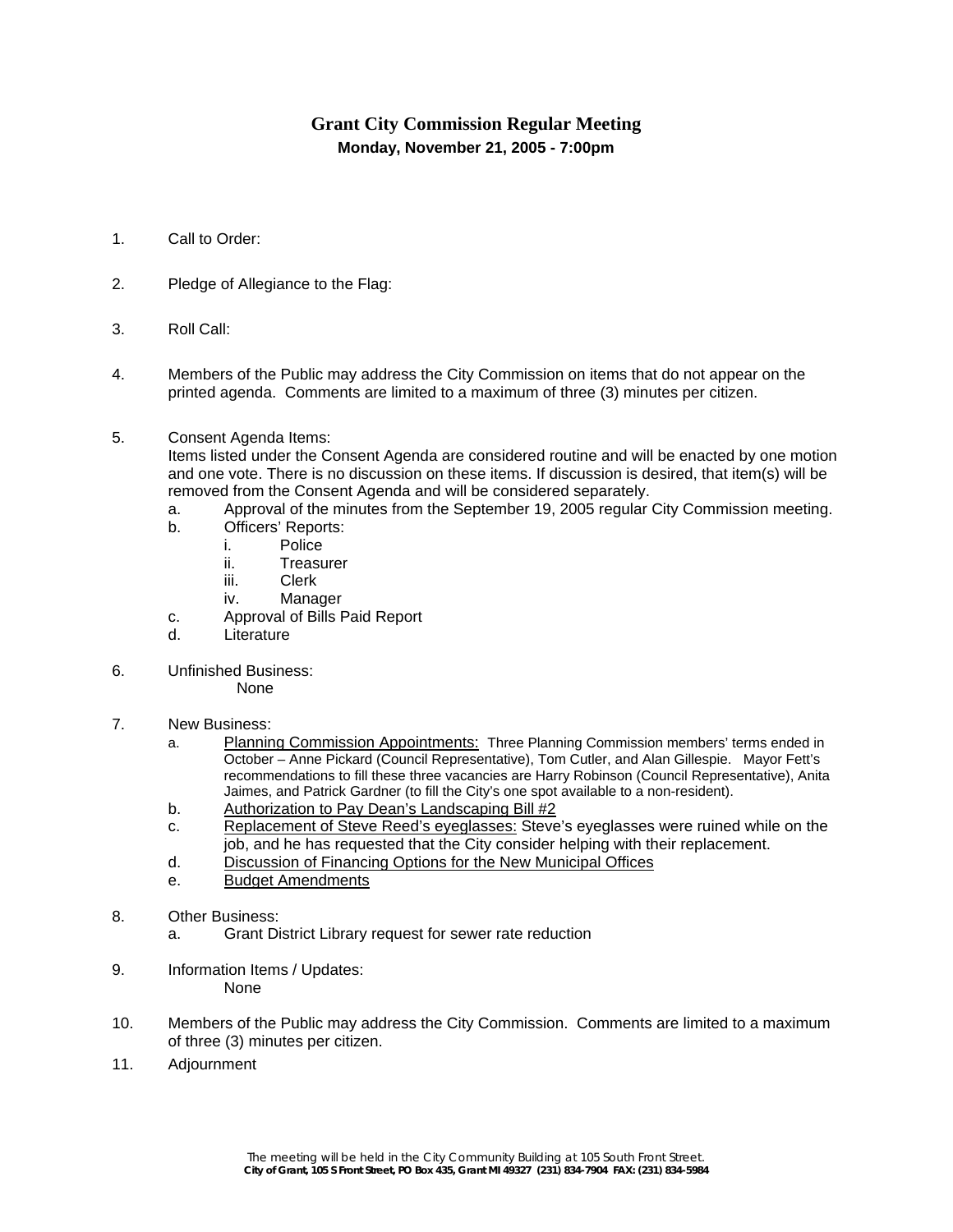## **Grant City Commission Regular Meeting Minutes November 21, 2005**

The regular meeting of the Grant City Commission was held on Monday, November 21, 2005, at the Grant Community Center. 1. *Call to Order:* Mayor Terry Fett called the meeting to order at 7:03 p.m.

2. *Pledge of Allegiance to the Flag.*

3. *Roll Call:*

PRESENT:

 Mayor Terry Fett, Commissioner Mike Gesler, Commissioner Julie Hallman, Commissioner Anne Pickard, Commissioner Dan Powell, and Mayor Pro-Tem Harry Robinson.

## ABSENT:

 Commissioner Terri Yeomans OTHERS PRESENT:

Frank Peterson – City Manager, Sherry Powell – City Clerk

4. *Public Comments:*

NONE

- 5. C*onsent Agenda:*
	- *A-D. Approval of the Consent Agenda*

**Motion:** Motion made by Dan Powell, second by Harry Robinson to approve consent agenda. Motion carried five YES to one NO (Hallman).

- 6. *Unfinished Business:*
- NONE
- 7. *New Business:* 
	- a. Planning Commission appointments

 **Motion:** Motion made by Mike Gesler, second by Dan Powell to appoint Harry Robinson, Anita Jaimes, and Patrick Gardner to the Planning Commission. After some discussion, Commission Gesler asked to call the question. Roll Call: Terry Fett-YES, Mike Gesler-YES, Julie Hallman-NO, Anne Pickard-NO, Dan Powell-YES, Harry Robinson-ABSTAIN with consent of the Commission.

Motion fails 3 YES to 2 NO (Hallman, Pickard) and 1 Abstain (Robinson)

 **Motion:** Motion made by Dan Powell, second by Mike Gesler to appoint Anita Jaimes to the Planning Commission. Roll Call: Terry Fett-YES, Mike Gesler-YES, Julie Hallman-Yes, Anne Pickard-YES, Dan Powell-YES, Harry Robinson-YES.

Motion passes unanimously.

 **Motion:** Motion made by Dan Powell, second by Harry Robinson to appoint Patrick Gardner to the Planning Commission.

 Roll Call: Terry Fett-YES, Mike Gesler-YES, Julie Hallman-Yes, Anne Pickard-YES, Dan Powell-YES, Harry Robinson-YES.

Motion passes unanimously.

 **Motion:** Motion made by Dan Powell, second by Mike Gesler to appoint Harry Robinson to the Planning Commission.

 Roll Call: Terry Fett-YES, Mike Gesler-YES, Julie Hallman-NO, Anne Pickard-NO, Dan Powell-YES, Harry Robinson-ABSTAIN with consent of the Commission. Motion fails 3 YES to 2 NO (Hallman, Pickard) and 1 Abstain (Robinson)

- b. Authorization to pay Dean's Landscaping Bill #2.
	- **Motion:** Motion made by Julie Hallman, second by Mike Gesler to pay Dean's Landscaping \$172,629.31 when the grant money is received. Motion carried unanimously.
- c. Replacement of Steve Reed's eyeglasses. **Motion:** Motion made by Dan Powell, second by Julie Hallman to reimburse Steve Reed for eyeglasses deductible at a cost not to exceed \$100.00. Motion carried unanimously
- d. Discussion of financing options for the new municipal offices. City Manager Frank Peterson presented two options to the Commission. The first involves USDA at 4.25%, but numerous requirements would be needed as well as nearly \$20,000 in additional costs for the loan. The second option was to utilize an option through PA 1983. With this option, the City could borrow up to 1 ¼% of the City's taxable value from a local bank at between 4.98% and 5.28%.

No action of the Commission was taken.